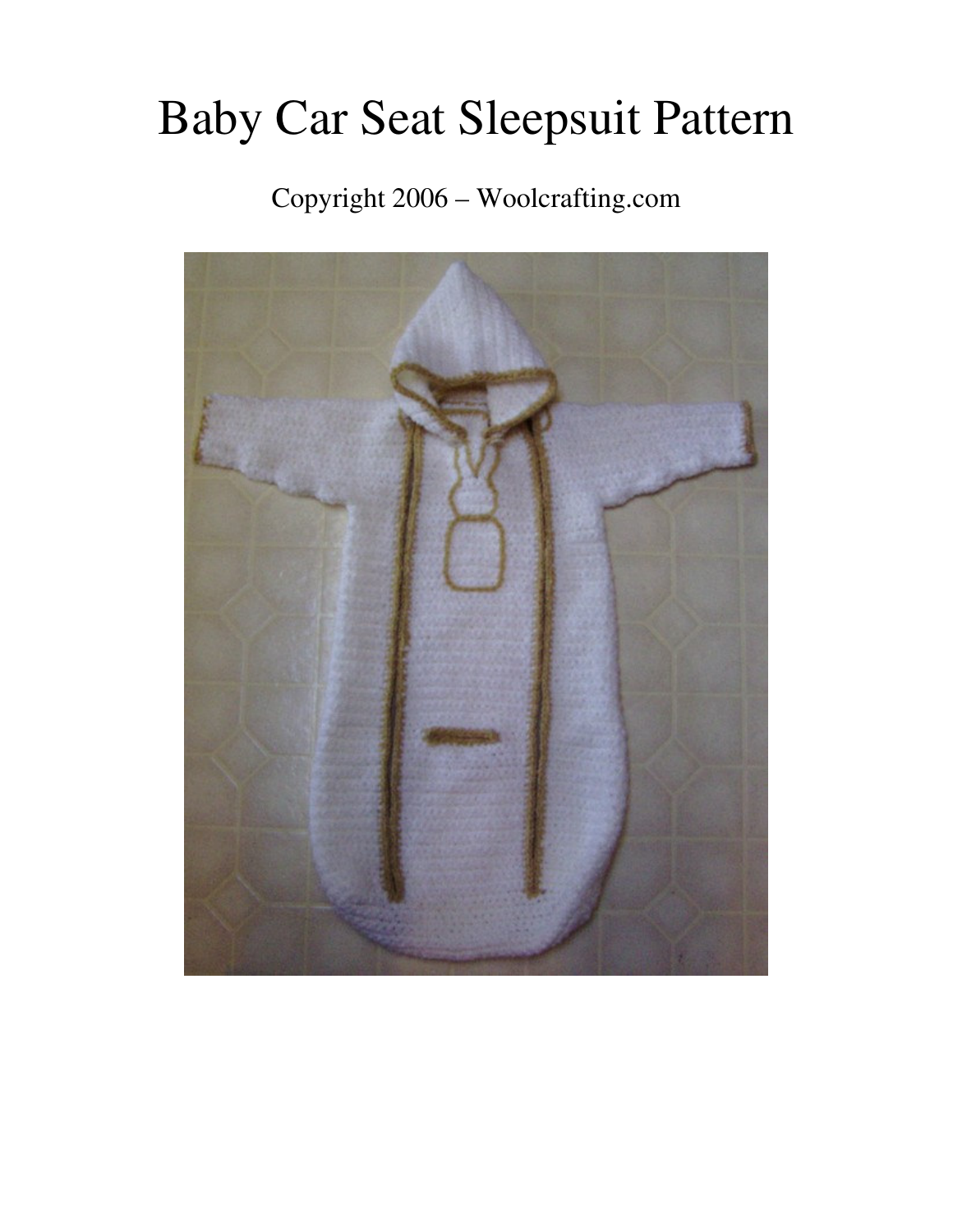Baby Car Seat Sleepsuit Pattern

TO FIT Age  $0 - 9$  months

YARN 2 skeins (6oz/170g each) main color TLC Amore or other Worsted/Medium Weight yarn Small amount contrast yarn (1oz)

ALSO REQUIRED 2 x 21.5 inch closed end zippers 4 x 3/4 inch buttons Needle and Thread

**GAUGE** 13sts x 14 rows to 4 inches with size I/9 5.5mm hook

FINISHED MEASUREMENTS 22 inch chest, 22 inches long, Sleeve seam 7 inches

ABBREVIATIONS Ch - chain Rem - remaining Sc - single crochet Sc2tog - single crochet 2 together (Single Crochet Decrease) Sk - skip Sl st - slip stitch  $St(s)$  - stitch(es)

SINGLE CROCHET DECREASE

Push hook through to back, yarn over, bring hook back to front (2 loops on hook), push hook into next st, yarn over, bring hook back to front(3 loops on hook), yarn over & pull through all loops.

Pattern is worked as follows:

Work base panel, work side fronts and back from base to underarm in one piece. Divide and work left front and left sleeve front, rejoin and work back and back of both sleeves, rejoin and work right front and right sleeve front. Rejoin to base and work front panel and neck shaping.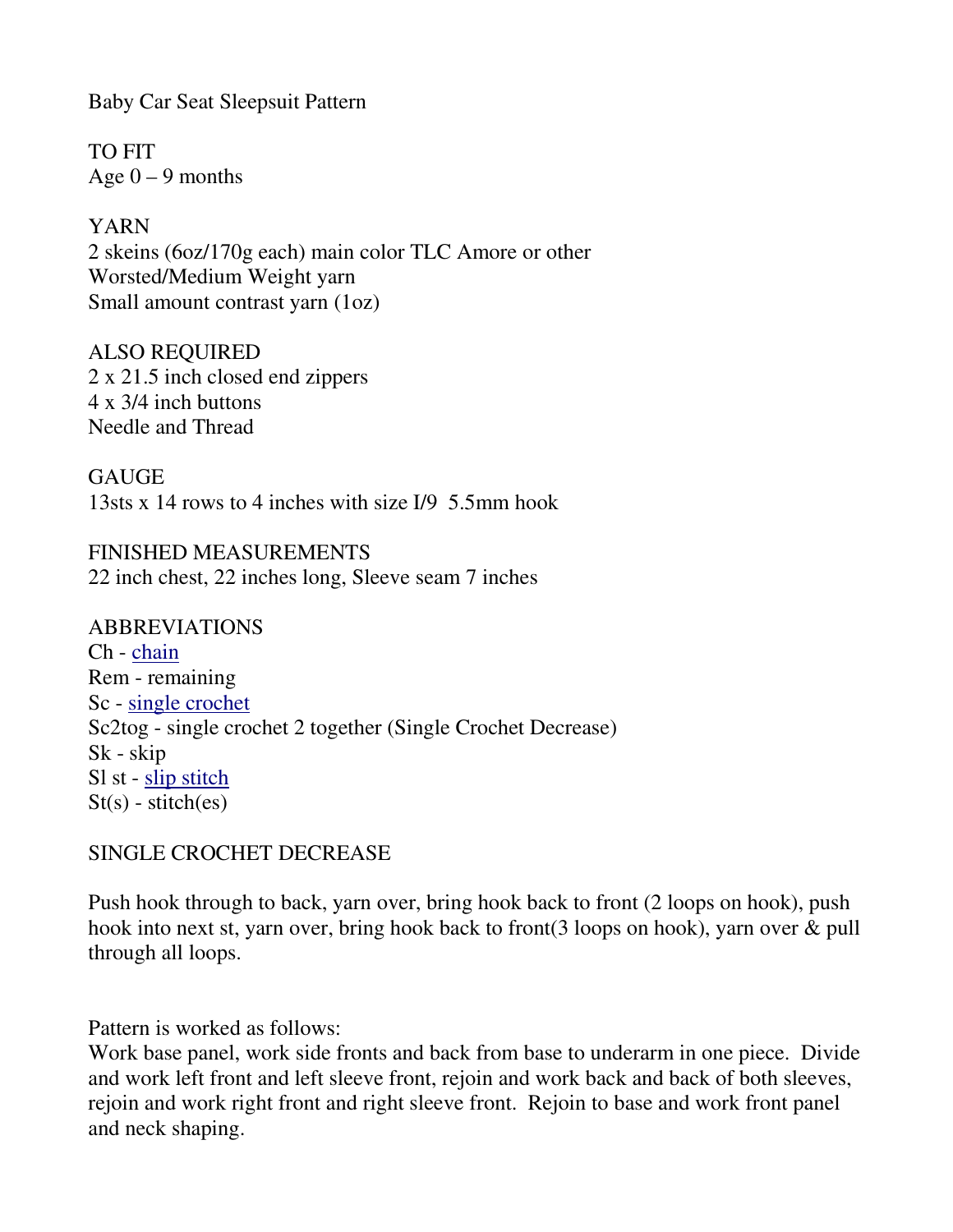# IMPORTANT - READ WHOLE PATTERN THROUGH BEFORE STARTING.

# BASE PANEL

- 1. Ch 33, sc in 3rd ch from hook, sc in each ch to end (32sts), ch1, turn.
- 2. Sc in each st to end (32 sts). Work a total of 14 rows, break yarn and finish off.

### MAIN SECTION

Row 1. Count 7sts in from left edge of base panel, sc in 7th st and each of rem sts to corner, work 13sc down left side of base panel, 32sc along back of base panel, 13sc up right side of base panel and 7sc from corner along front (72sts), ch1, turn.

Row 2 - 5. Working on these 72sts, sc across each row.

Row 6. (Decrease row) Sc in first 20 sts, sc2tog, 28sc, sc2tog, 20sc, ch1, turn.

Rows 7 - 11 as row 2.

Row 12. (Decrease row) 20sc, sc2tog, 26sc, sc2tog, 20sc, ch1, turn.

Decrease 2sts every 6th row as set to 52 sts (60 rows) BUT \*\*\* IMPORTANT \*\*\* FORM SLOT FOR SEATBELT CROTCH STRAP AT ROWS 25 & 26.

Row 25. 27sc, ch10, sk 10sts, 27sc. Row 26. Sc in each st to end (64sts).

#### LEFT FRONT & SLEEVE...

- L.Row 61. 7sc, 1sl st, ch6, turn.
- L.Row 62. Sc in 2nd ch from hook, sc in each st (13sts).
- L.Row 63. 12sc, 1sl st, ch7, turn.
- L.Row 64. Sc in 2nd ch from hook, sc in each st (19sts).
- L.Row 65. 18sc, 1sl st, ch7, turn.
- L.Row 66. Sc in 2nd ch from hook, sc in each st (25sts).
- L.Row 67. 24sc, 1sl st. ch7, turn.
- L.Row 68. Sc in 2nd ch from hook, sc in each st (31sts).

Work straight for 10 more rows. Break yarn & finish off.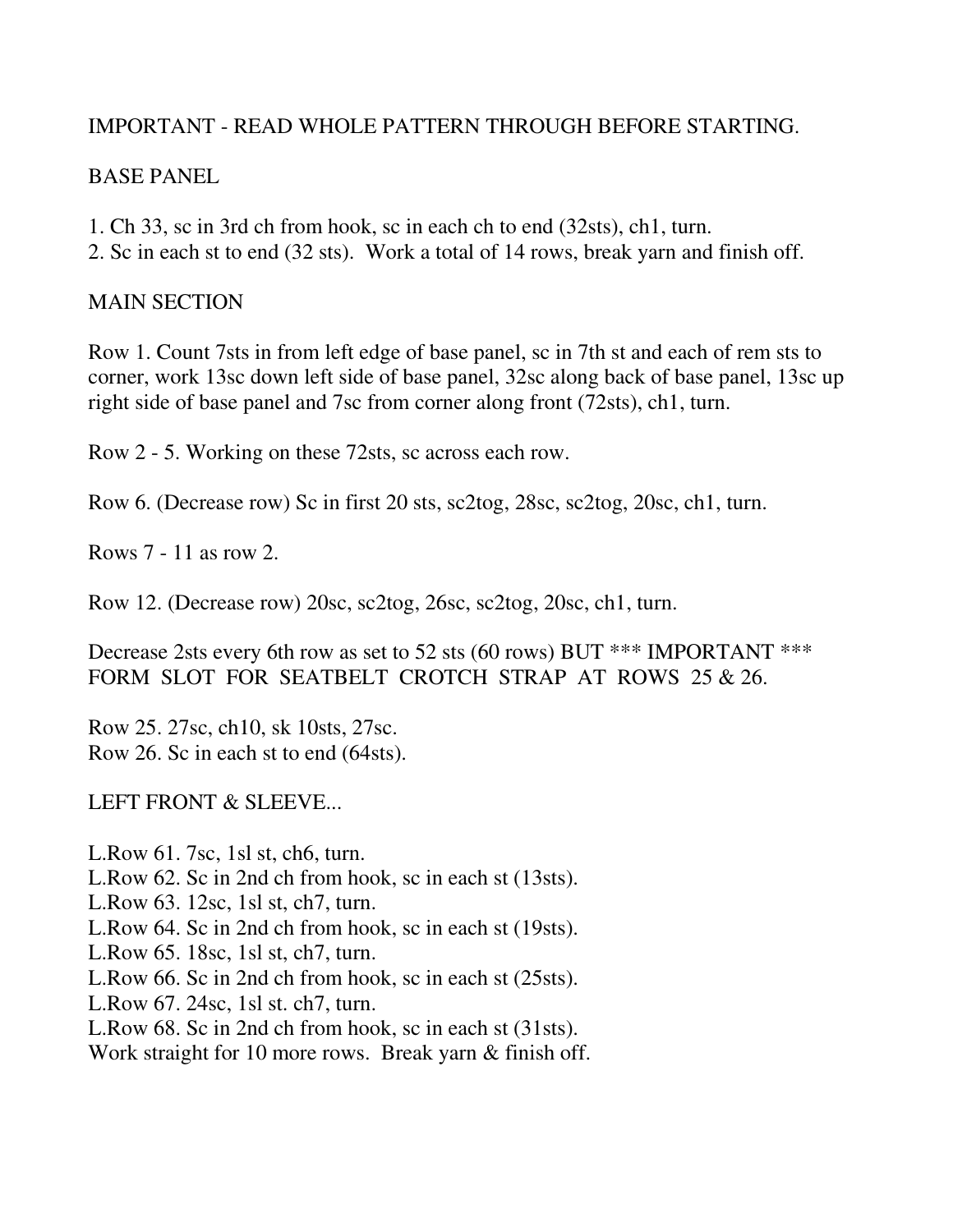#### BACK & BACK SLEEVES

Right side facing... B.Row 61. Ch5, sc across back for 35sts, 1sl st, ch6 turn. B.Row 62. Sc in 2nd ch from hook, sc in 44sts, 1sl st, ch7, turn. B.Row 63. Sc in 2nd ch from hook, sc in 50sts, 1sl st, ch7, turn. B.Row 64. Sc in 2nd ch from hook, sc in 56sts, 1sl st, ch7, turn. B.Row 65. Sc in 2nd ch from hook, sc in 62sts, 1sl st, ch7, turn. B.Row 66. Sc in 2nd ch from hook, sc in 68sts, 1sl st, ch7, turn. B.Row 67. Sc in 2nd ch from hook, sc in 74sts, 1sl st, ch7, turn. B.Row 68. Sc in 2nd ch from hook, sc in each st (82sts).

Work straight for 10 more rows.

B.Row 79. Sl st over 6sts, sc 70, turn. B.Row 80. Sl st over 6sts, sc 58, turn. B.Row 81. Sl st over 6sts, sc 46, turn. B.Row 82. Sl st over 6sts, sc 9, turn. B.Row 83. Sc 5, finish off.

Right side facing, count 18sts along from right neck edge and rejoin yarn, work 9sc, turn, sl st 4 times, work 5sc, break yarn & finish off.

#### RIGHT FRONT & SLEEVE

Right side facing...

R.Row 61. Ch5, sc in rem 8sts on right front of main section from armhole edge to front edge (13sts), ch1, turn.

R.Row 62. Sc11, 1sl st, ch7, turn.

R.Row 63. Sc in 2nd ch from hook, sc18 (19sts), ch1, turn.

R.Row 64. Sc17, 1sl st, ch7, turn.

R.Row 65. Sc in 2nd ch from hook, sc24 (25sts), ch1, turn.

R.Row 66. Sc23, 1sl st, ch7, turn.

R.Row 67. Sc in 2nd ch from hook, sc30 (31sts), ch1, turn.

Work straight for 11 more rows. Break yarn & finish off.

#### FRONT PANEL

Right side facing... FP.Row 1. Sc 18 across center front of base. Work on these 18sts for a total of 24 rows. FP.Row 25. Sc 4, ch10, sc 4, ch1, turn.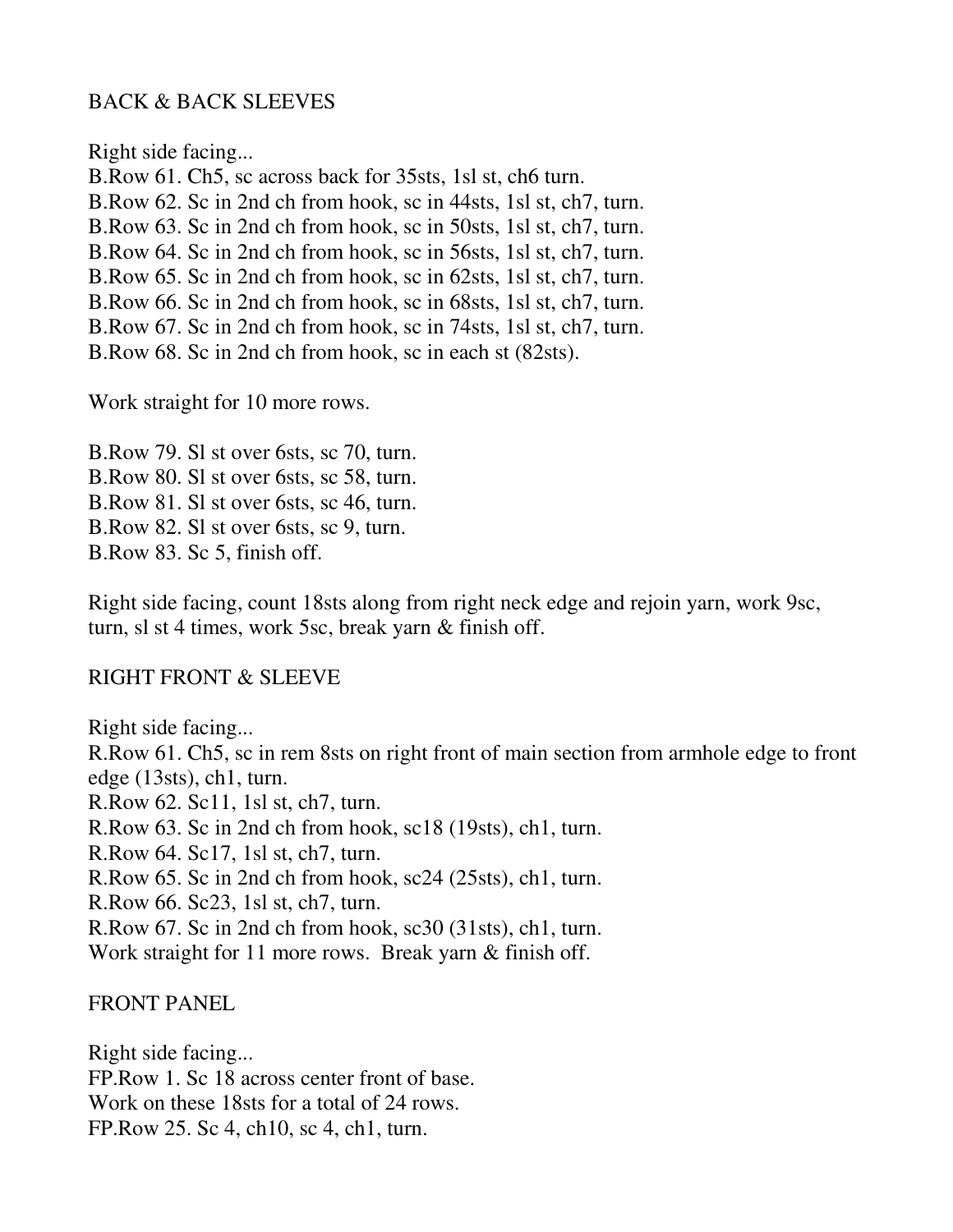FP.Row 26. Sc across all 18sts, ch1, turn. Work on these 18sts for a total of 74 rows.

## FRONT NECK SHAPING

FP.Row 75. Sc 7, turn. FP.Row 76. 1sl st, sc 5, ch1, turn. FP.Row 77. Sc 5. Break yarn & finish off.

Count 4 sts along front neck and rejoin yarn on inside front, sc7, ch1, turn. Next row. Sc 5, ch1, turn. Next row. Sc 5, break yarn & finish off.

#### BACK NECKBAND

Right side facing, sc 2 down right side of back neck, sc 16 across back neck, sc 2 sts up left side of back neck. Work 3 more rows straight on these 20sts, break yarn & finish off end.

#### FRONT NECKBAND

Right side facing, sc 4 sts down left front neck, sc 5 sts across front, sc 4 sts up right front neck. Work 2 more rows on these 13sts, then sl st across 5 sts to end of front panel. Work one more row across all 23 sts of front panel, break yarn & finish off end.

#### DETACHABLE HOOD

Ch46, sc into 2nd ch from hook  $\&$  sc in each ch to end (45sts), ch1, turn. Work 28 more rows in sc. Do not break yarn, fold hood in half, crochet seam along top of hood, break yarn & finish off end.

#### EDGINGS

Using contrast yarn sc from bottom of right front up side front, across back neck, down left front, up left side of center panel, across front neck and down to starting point, join with sl st to first st, break yarn & finish off end.

Using contrast yarn work sc around both sleeve ends starting and ending at bottom sleeve seam, join with sl st to first st, break yarn, finish off ends.

Starting at center back of hood using contrast yarn sc in each st along straight edges, work 3sc in each corner st, join with sl st to first st, break yarn & finish off ends.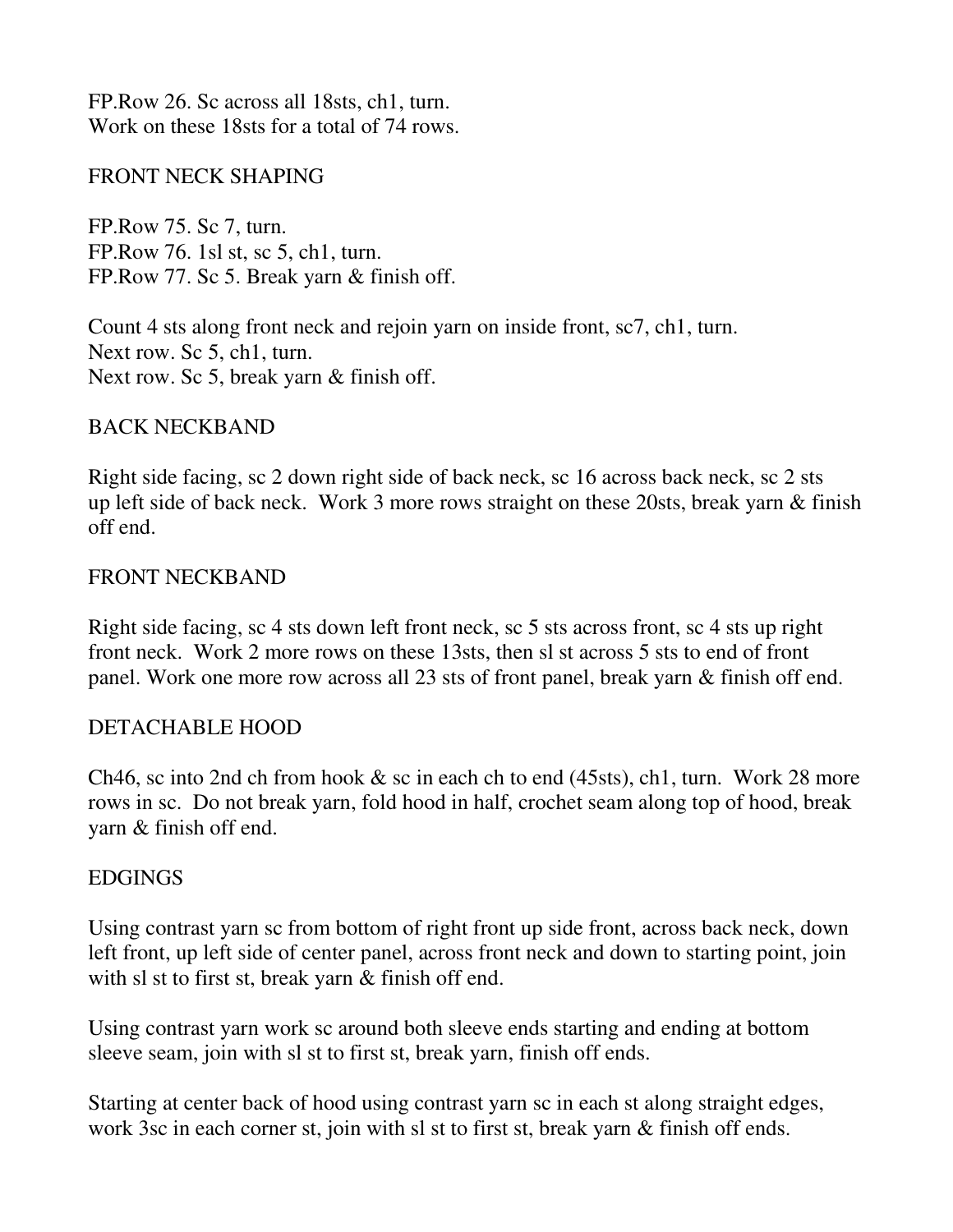Stitch together underarm sleeve seams. Stitch together top sleeve seams. Stitch back neckband edges to last row of front side panels.

# RABBIT MOTIF & BACK BUTTON LOOPS

Placement of motif - tops of ear loops should lay on the first row of the front neckband. The motif is 25 rows long (including ear loops) and 8sts wide, and should be placed centrally. (See motif picture on next page).

Break off a 1.5 yard length of contrast yarn. Using contrast yarn work motif in slip stitch as per photograph. To make the button loops at the tips of the ears, pull the yarn through to the front of your work and work 3ch, then thread the yarn back through to the back of your work and continue around the motif shape.

Back button loops - break off 1 yard of contrast yarn, join in yarn 6 rows down right front side panel at front edge. Working in slip stitch taper stitching 1 inch in from front edge towards back. Keeping stitching 1 inch away from edge work slip stitch for 1 more inch (2 rows past shoulder seam). Button loop - bring yarn to front of work, work 3ch, take yarn to back of work & continue working sl st across back neck to 2 rows before left shoulder. Work another button loop, sl st 1 more inch, taper contrast sl st back towards left front edge. Finish at left front edge, break yarn, finish off ends.

# FINAL FINISHING

Back stitch zippers in place at both sides of front panel. Stitch buttons onto hood - one at each front corner 3st in from both edges. Along same row, count 12 sts along from one corner button, then stitch on another button. The last button should be stitched 12 sts along from the other front corner button.